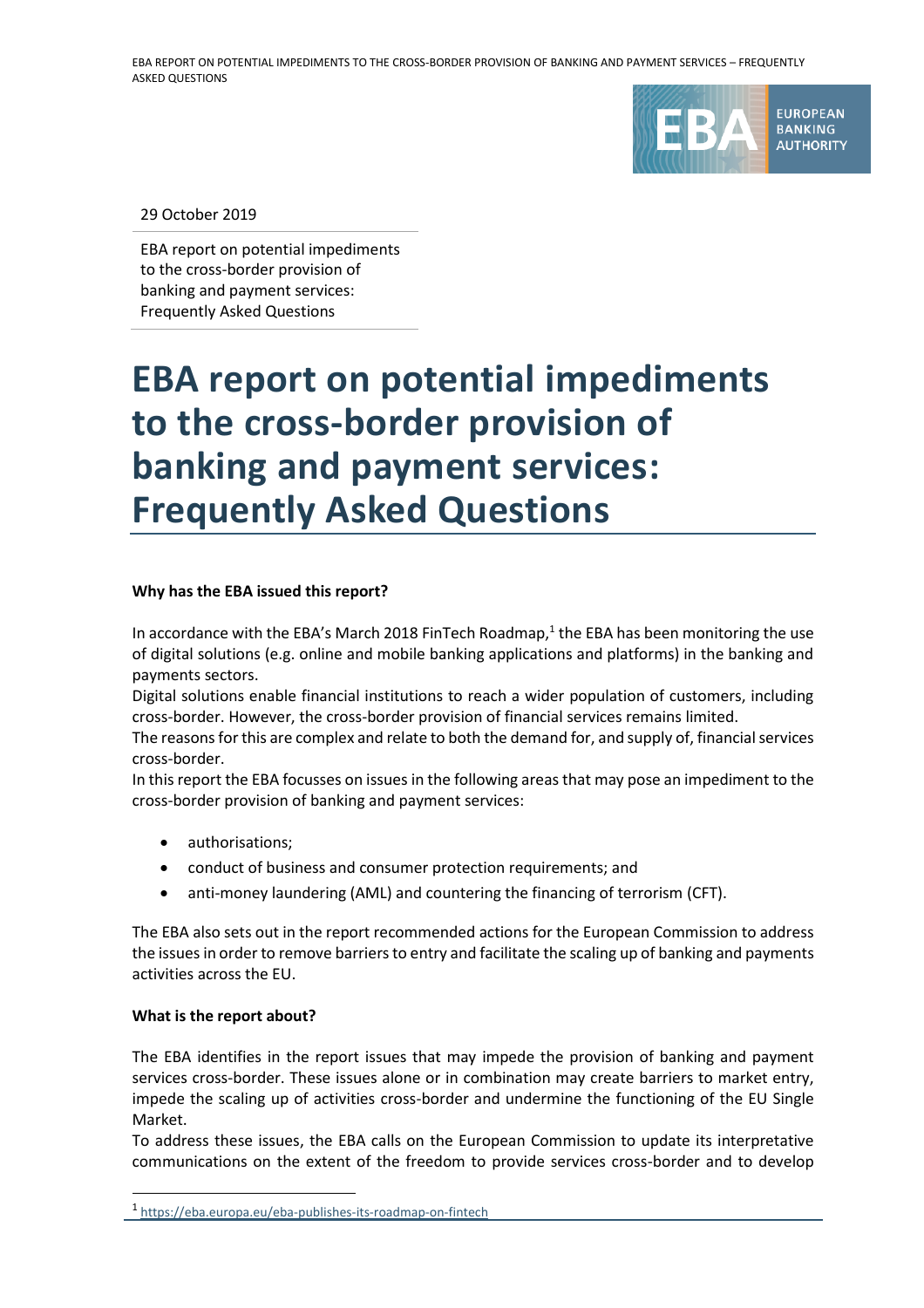

legislative proposals to address issues stemming from authorisations, consumer protection and conduct of business, AML and CFT requirements that are not fully harmonised or are not yet covered by EU law.

In summary, the EBA recommends the European Commission take the following actions:

| Policy area                                                                                                | Action [for the EC]                                                                                                                                                                                                                                                                                                                                                                                          |
|------------------------------------------------------------------------------------------------------------|--------------------------------------------------------------------------------------------------------------------------------------------------------------------------------------------------------------------------------------------------------------------------------------------------------------------------------------------------------------------------------------------------------------|
| Designation as cross-border activity under the<br>freedom to provide services or right of<br>establishment | Update of European Commission guidance,<br>including EC interpretative communications, to<br>support the identification of cross-border<br>services, taking account of technological<br>developments.                                                                                                                                                                                                        |
| Authorisations and licencing                                                                               | Development of legislative<br>proposals<br>to<br>introduce at Level 1:<br>reporting<br>requirements<br>by<br>new<br>$\bullet$<br>institutions of cross-border activities to<br>home and host competent authorities;<br>a mandate for the EBA to issue EBA<br>Guidelines to promote more consistent<br>communication<br>by<br>competent<br>authorities of requirements imposed in<br>host jurisdictions.      |
| Consumer protection and conduct of business<br>requirements                                                | Development of legislative proposals to further<br>harmonise at Level 1:<br>disclosure<br>consumer-facing<br>$\bullet$<br>requirements;<br>allocation<br>home/host<br>the<br>οf<br>responsibilities for the supervision of<br>complaints handling in the context of<br>cross-border services;<br>supervisory powers regarding the right<br>of establishment and freedom to<br>provide services cross-border. |
| AML/CFT                                                                                                    | Development of legislative proposals to further<br>harmonise<br>1 AML<br>at Level<br><b>CFT</b><br>and<br>requirements,<br>e.g. relating to<br>customer<br>identification.                                                                                                                                                                                                                                   |

## **Is the report all about FinTech?**

No. The report identifies issues that may impede the provision of banking and payment services cross-border using more 'traditional' delivery mechanisms and new digital solutions.

## **Is it clear when a service is provided cross-border?**

No. The EBA identifies challenges that financial institutions and supervisors face currently in determining whether a service is being provided cross-border and, if so, whether it is through the freedom to provide services or right of establishment (this classification determines the applicable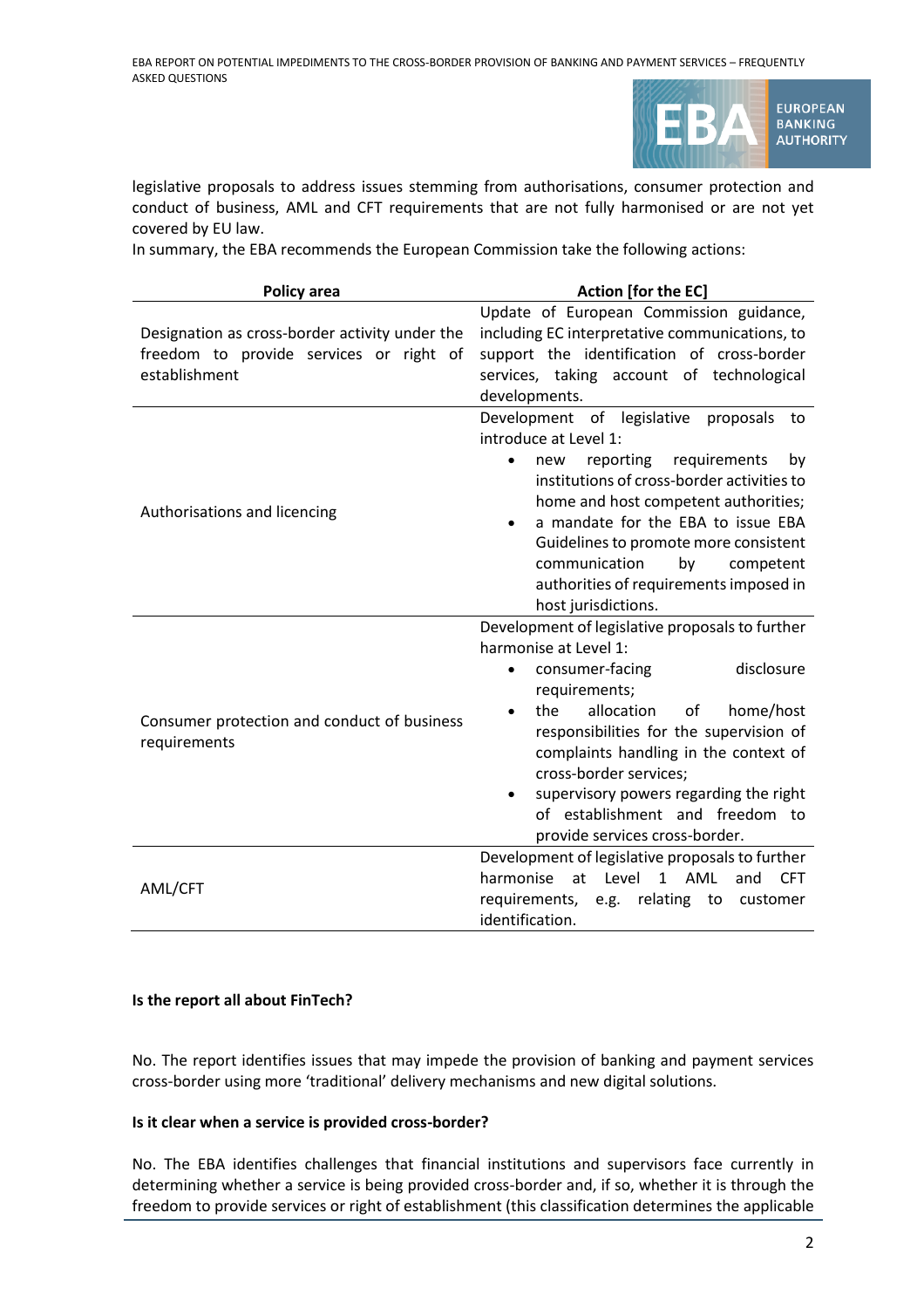

regulatory and supervisory requirements). The EBA recommends the update of European Commission interpretative communications to provide up-to-date guidance taking account of the digitisation of the financial services sector.

## **Do financial institutions face challenges in navigating requirements imposed in host jurisdictions?**

Yes. Currently financial institutions face challenges in navigating requirements imposed by supervisors in 'host' jurisdictions. This may deter firms from seeking to provide services on a crossborder basis. The EBA recommends that the European Commission consider Level 1 changes to mandate the EBA to issue Guidelines to improve transparency and assist firms in navigating these requirements.

## **What about supervisors - do they always know when financial institutions are providing services in their jurisdictions on a cross-border basis?**

Current weaknesses in financial institutions' reporting of cross-border business mean that supervisors lack comprehensive and timely information to monitor certain forms of cross-border activity. The EBA recommends that the European Commission consider Level 1 changes to strengthen the reporting requirements for institutions in order to better equip home and host competent authorities to monitor this activity and to respond, for instance through enhanced supervision or the exercise of supervisory powers, to address any additional risks identified.

## **What about consumer protection and conduct of business requirements?**

Currently certain types of consumer protection and conduct of business requirements are not harmonised across the EU. This means that consumers do not benefit from uniform protection when engaging financial products and services across the EU and financial institutions face challenges in navigating and complying with different requirements in different Member States. To address these issues the EBA recommends in the report that the European Commission consider the further harmonisation of (i) consumer-facing disclosure requirements, (ii) the allocation of responsibilities for complaints handling regarding cross-border financial services, and (iii) supervisory practices in the context of the provision of financial services via the right of establishment and/or the freedom to provide services.

## **What about AML/CFT?**

1

Successfully countering financial crime is essential to protect the integrity of the EU Single Market. For this reason the EU has in place robust AML/CFT framework (in the form of Directive (EU) 2015/849 (AMLD4) as amended by Directive (EU) 2018/843).

Importantly, in accordance with the risk-based approach,<sup>2</sup> the AMLD4 gives flexibility to Member States to impose different AML/CFT requirements when transposing that directive into national law. Inevitably this means that local requirements may vary from one Member State to another. Notwithstanding the need to maintain this flexibility, the EBA considers that there are certain aspects that could benefit from further convergence efforts, for instance in relation to remote customer on-boarding, and recommends that the European Commission consider such steps.

 $2$  This approach recognises that the ML/TF risks can vary across Member States, competent authorities and institutions, and that those within the scope of the AMLD4 have to take steps to identify and assess that risk with a view to deciding how best to manage it through effective AML/CFT policies and procedures.